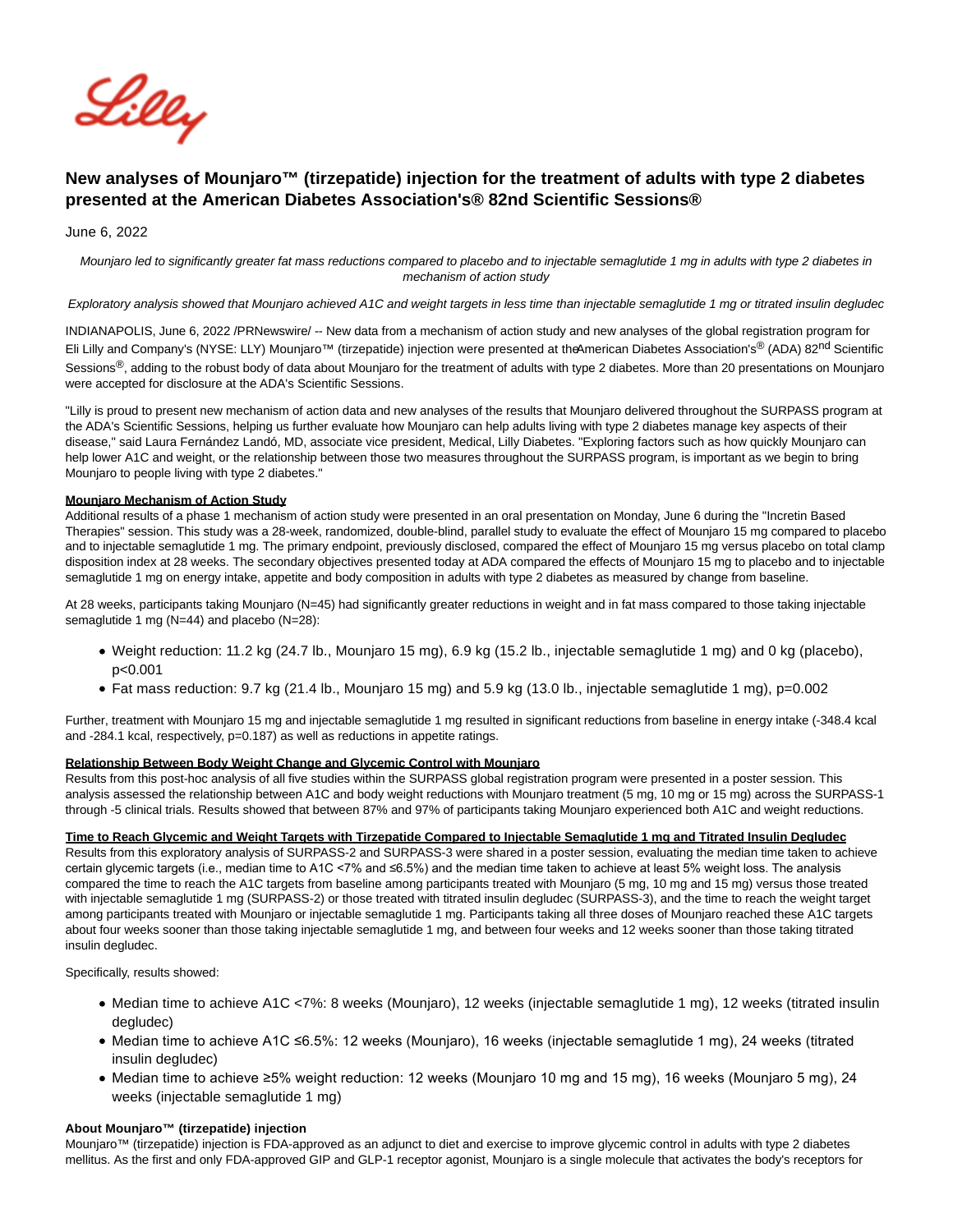GIP (glucose-dependent insulinotropic polypeptide) and GLP-1 (glucagon-like peptide-1). Mounjaro is available in six doses (2.5 mg, 5 mg, 7.5 mg, 10 mg, 12.5 mg, 15 mg) and comes in Lilly's well-established auto-injector pen with a pre-attached, hidden needle that patients do not need to handle or see.

Limitations of Use:

- Has not been studied in patients with a history of pancreatitis
- Is not indicated for use in patients with type 1 diabetes mellitus

# **Important Safety Information for Mounjaro™ (tirzepatide)**

#### **WARNING: RISK OF THYROID C-CELL TUMORS**

**In both male and female rats, tirzepatide causes dose-dependent and treatment-duration-dependent thyroid C-cell tumors at clinically relevant exposures. It is unknown whether Mounjaro causes thyroid C-cell tumors, including medullary thyroid carcinoma (MTC), in humans as human relevance of tirzepatide-induced rodent thyroid C-cell tumors has not been determined.**

**Mounjaro is contraindicated in patients with a personal or family history of MTC or in patients with Multiple Endocrine Neoplasia syndrome type 2 (MEN 2). Counsel patients regarding the potential risk for MTC with the use of Mounjaro and inform them of symptoms of thyroid tumors (e.g., a mass in the neck, dysphagia, dyspnea, persistent hoarseness). Routine monitoring of serum calcitonin or using thyroid ultrasound is of uncertain value for early detection of MTC in patients treated with Mounjaro.**

#### **Mounjaro is contraindicated in patients with a personal or family history of MTC or in patients with MEN 2, and in patients with known serious hypersensitivity to tirzepatide or any of the excipients in Mounjaro.**

**Risk of Thyroid C-cell Tumors:** Counsel patients regarding the potential risk for MTC with the use of Mounjaro and inform them of symptoms of thyroid tumors (e.g., a mass in the neck, dysphagia, dyspnea, persistent hoarseness). Routine monitoring of serum calcitonin or using thyroid ultrasound is of uncertain value for early detection of MTC in patients treated with Mounjaro. Such monitoring may increase the risk of unnecessary procedures, due to the low test specificity for serum calcitonin and a high background incidence of thyroid disease. Significantly elevated serum calcitonin values may indicate MTC and patients with MTC usually have calcitonin values >50 ng/L. If serum calcitonin is measured and found to be elevated, the patient should be further evaluated. Patients with thyroid nodules noted on physical examination or neck imaging should also be further evaluated.

Pancreatitis: Acute pancreatitis, including fatal and non-fatal hemorrhagic or necrotizing pancreatitis, has been observed in patients treated with GLP-1 receptor agonists. Pancreatitis has been reported in Mounjaro clinical trials. Mounjaro has not been studied in patients with a prior history of pancreatitis. It is unknown if patients with a history of pancreatitis are at higher risk for development of pancreatitis on Mounjaro. Observe patients for signs and symptoms, including persistent severe abdominal pain sometimes radiating to the back, which may or may not be accompanied by vomiting. If pancreatitis is suspected, discontinue Mounjaro and initiate appropriate management.

**Hypoglycemia with Concomitant Use of Insulin Secretagogues or Insulin:** Concomitant use with an insulin secretagogue (e.g., sulfonylurea) or insulin may increase the risk of hypoglycemia, including severe hypoglycemia. The risk of hypoglycemia may be lowered by reducing the dose of sulfonylurea (or other concomitantly administered insulin secretagogue) or insulin. Inform patients using these concomitant medications of the risk of hypoglycemia and educate them on the signs and symptoms of hypoglycemia.

**Hypersensitivity Reactions:** Hypersensitivity reactions, sometimes severe, have been reported with Mounjaro in clinical trials. If hypersensitivity reactions occur, discontinue use of Mounjaro; treat promptly per standard of care, and monitor until signs and symptoms resolve. Do not use in patients with a previous serious hypersensitivity to Mounjaro. Use caution in patients with a history of angioedema or anaphylaxis with a GLP-1 receptor agonist because it is unknown if such patients will be predisposed to these reactions with Mounjaro.

**Acute Kidney Injury:** Mounjaro has been associated with gastrointestinal adverse reactions, which include nausea, vomiting, and diarrhea. These events may lead to dehydration, which if severe could cause acute kidney injury. In patients treated with GLP-1 receptor agonists, there have been postmarketing reports of acute kidney injury and worsening of chronic renal failure, sometimes requiring hemodialysis. Some of these events have been reported in patients without known underlying renal disease. A majority of reported events occurred in patients who had experienced nausea, vomiting, diarrhea, or dehydration. Monitor renal function when initiating or escalating doses of Mounjaro in patients with renal impairment reporting severe adverse gastrointestinal reactions.

**Severe Gastrointestinal Disease:** Use of Mounjaro has been associated with gastrointestinal adverse reactions, sometimes severe. Mounjaro has not been studied in patients with severe gastrointestinal disease, including severe gastroparesis, and is therefore not recommended in these patients.

**Diabetic Retinopathy Complications in Patients with a History of Diabetic Retinopathy:** Rapid improvement in glucose control has been associated with a temporary worsening of diabetic retinopathy. Mounjaro has not been studied in patients with non-proliferative diabetic retinopathy requiring acute therapy, proliferative diabetic retinopathy, or diabetic macular edema. Patients with a history of diabetic retinopathy should be monitored for progression of diabetic retinopathy.

**Acute Gallbladder Disease:** In clinical trials, acute gallbladder disease was reported by 0.6% of Mounjaro-treated patients and 0% of placebo-treated patients. If cholelithiasis is suspected, gallbladder diagnostic studies and appropriate clinical follow-up are indicated.

**The most common adverse reactions** reported in ≥5% of Mounjaro-treated patients in placebo-controlled trials were nausea, diarrhea, decreased appetite, vomiting, constipation, dyspepsia, and abdominal pain.

**Drug Interactions:** When initiating Mounjaro, consider reducing the dose of concomitantly administered insulin secretagogues (such as sulfonylureas) or insulin to reduce the risk of hypoglycemia. Mounjaro delays gastric emptying, and thereby has the potential to impact the absorption of concomitantly administered oral medications, so caution should be exercised.

**Pregnancy:** Limited data on Mounjaro use in pregnant women are available to inform on drug-associated risk for major birth defects, miscarriage, or